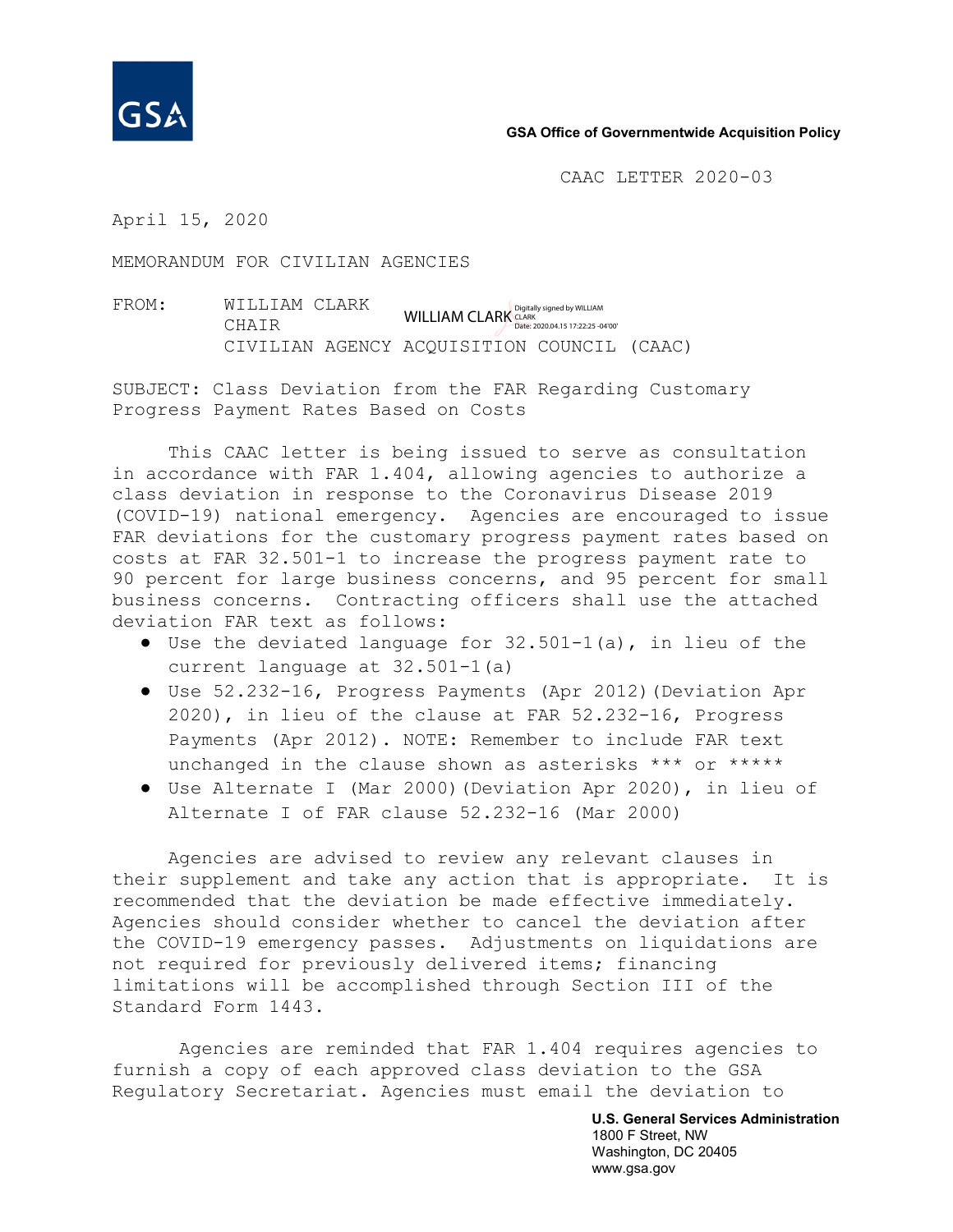[GSARegSec@gsa.gov.](mailto:GSARegSec@gsa.gov) Please include whether or not the document can be posted on acquisition.gov.

If you have any questions or require additional information about this letter, please contact Michael O. Jackson at (202) 208-4949 or at [michaelo.jackson@gsa.gov.](mailto:michaelo.jackson@gsa.gov)

Attachment A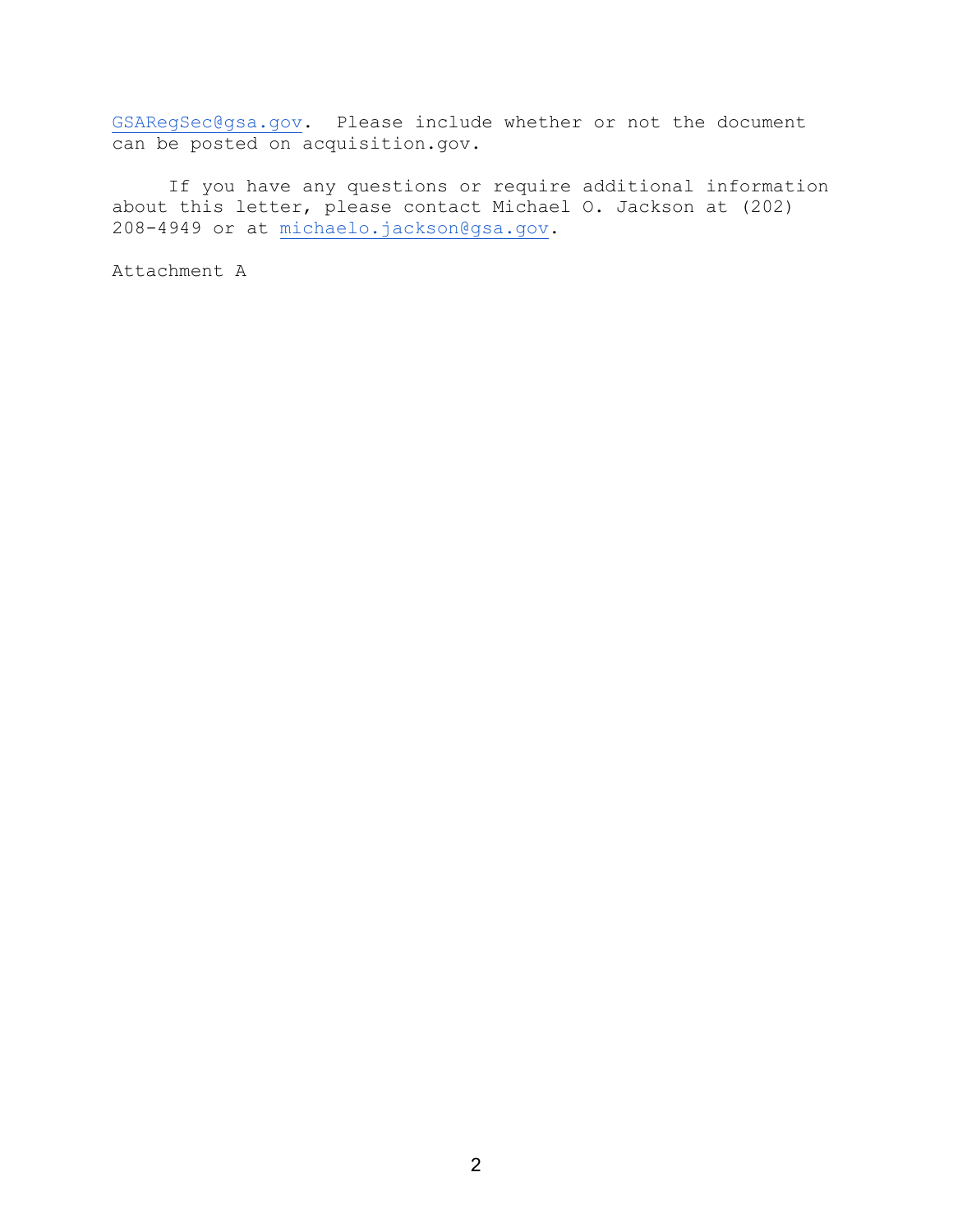CAAC Letter 2020-03 Class Deviation from the FAR Regarding Customary Progress Payment Rates Based on Costs

## Attachment A

FAR Deviation text - Baseline FAC 2020-05, effective March 30, 2020

Additions are **[bolded and bracketed],** deletions are struck through.

FAR text unchanged shown as asterisks \*\*\* or \*\*\*\*\*

# **PART 32-CONTRACT FINANCING**

\* \* \* \* \*

## **Subpart 32.5—Progress Payments Based on Costs**

\* \* \* \* \*

## **32.501-1 Customary progress payment rates.**

(a) The customary progress payment rate is 80 **[90]** percent, applicable to the total costs of performing the contract. The customary rate for contracts with small business concerns is 85 **[95]** percent.

\* \* \* \* \*

**PART 52—SOLICITATION PROVISIONS AND CONTRACT CLAUSES**

\* \* \* \* \*

**Subpart 52.2—Text of Provisions and Clauses**

\* \* \* \* \*

## **52.232-16 Progress Payments.**

As prescribed in 32.502-4(a), insert the following clause: PROGRESS PAYMENTS (APR 2012) **[DEVIATION (APR 2020)]**

The Government will make progress payments to the Contractor when requested as work progresses, but not more